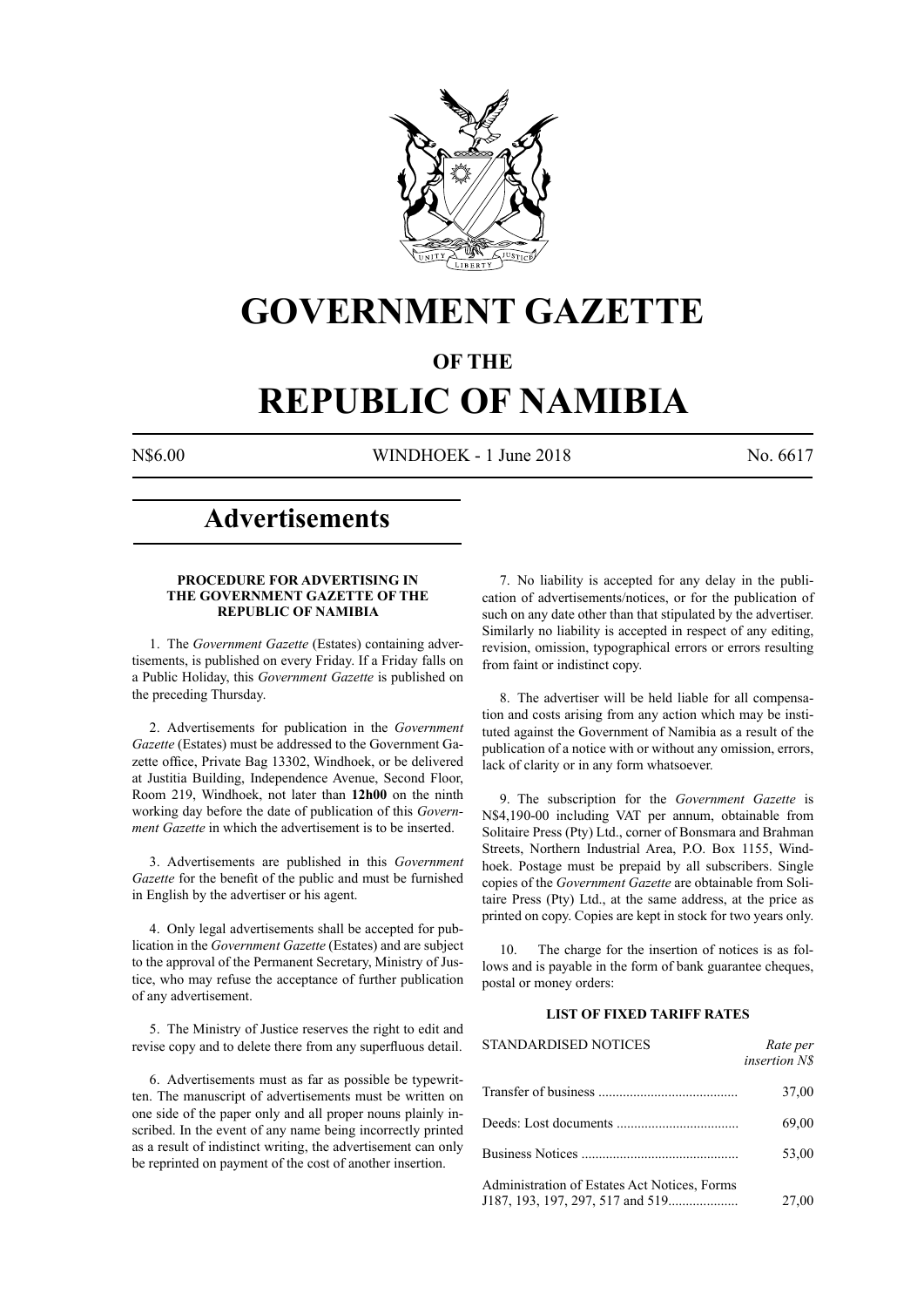| Insolvency Act and Companies Act Notices:                                                                                                                                                               | 48,00  |
|---------------------------------------------------------------------------------------------------------------------------------------------------------------------------------------------------------|--------|
| N.B. Forms 2 and 6 additional statements according<br>to word count table, added to the basic tariff.                                                                                                   | 333,00 |
| Naturalisation notices (including a reprint for the                                                                                                                                                     | 27,00  |
| Unclaimed moneys - only in the <i>Government</i><br>Gazette, closing date 15 January (per entry of                                                                                                      | 13,00  |
|                                                                                                                                                                                                         | 53,00  |
|                                                                                                                                                                                                         | 27,00  |
| <b>NON-STANDARDISED NOTICES</b>                                                                                                                                                                         |        |
| Company notices:                                                                                                                                                                                        |        |
| Short notices: Meetings, resolutions, offers of<br>compromise, conversions of companies, voluntary<br>windings-up, etc.: closing of members' registers<br>for transfer and/or declarations of dividends | 120,00 |
| Declaration of dividends with profit statements,                                                                                                                                                        | 267,00 |
| Long notices: Transfers, changes in respect of<br>shares or capital, redemptions, resolutions,                                                                                                          | 373,00 |
|                                                                                                                                                                                                         | 120,50 |

#### **FORM J 187**

#### **LIQUIDATION AND DISTRIBUTION ACCOUNTS IN DECEASED ESTATES LYING FOR INSPECTION**

In terms of section 35(5) of Act 66 of 1965, notice is hereby given that copies of the liquidation and distribution accounts (first and final, unless otherwise stated) in the estates specified below will be open for the inspection of all persons interested therein for a period of 21 days (or shorter or longer if specially stated) from the date specified or from the date of publication hereof, whichever may be the later, and at the offices of the Master and Magistrate as stated.

Should no objection thereto be lodged with the Master concerned during the specified period, the executor will proceed to make payments in accordance with the accounts.

828/2017 ASEB Levi, 67111100514, Otjiwarongo. Otjiwarongo. Windhoek. FNB Trust Services Namibia (Pty) Ltd, P.O. Box 448, Windhoek, Namibia.

146/2018 FERREIRA Franzisk Otto, 52091300314, Erf No. 457, Hafeni Street, Lüderitz. Lüderitz. Windhoek. FNB Trust Services Namibia (Pty) Ltd, P.O. Box 448, Windhoek, Namibia.

250/2015 NGHIDINWA Rosalia Anette Ndilinasho, 52102600084, Windhoek. Windhoek. Windhoek. FNB Trust Services Namibia (Pty) Ltd, P.O. Box 448, Windhoek, Namibia.

2227/2015 APRIL Katrina Johanna, 57122600351, Erf No. 84, Jade Street, Khomasdal. Windhoek. FNB Trust

| Liquidators' and other appointees' notices                    | 80,00                     |
|---------------------------------------------------------------|---------------------------|
| Gambling house licences/Liquor licences                       | 120,00                    |
| SALES IN EXECUTION AND OTHER PUBLIC SALES:                    |                           |
|                                                               | 207,00                    |
| Public auctions, sales, tenders and welfare<br>organisations: | 69,00<br>171,00<br>253,00 |

#### ORDERS OF THE COURT

| Provisional and final liquidations or                  |        |
|--------------------------------------------------------|--------|
|                                                        | 157,00 |
| Reduction of change in capital mergers, offers         |        |
|                                                        | 373,00 |
| Judicial managements, <i>curator bonis</i> and similar |        |
|                                                        | 373,00 |
|                                                        | 48,00  |
| Supersession and discharge of petitions $(1.158)$ .    | 40,00  |
|                                                        |        |

11. The charge for the insertion of advertisements other than the notices mentioned in paragraph 10 is at the rate of N\$13,00 per cm double column. (Fractions of a cm must be calculated as a cm).

12. No advertisements shall be inserted unless the charge is prepaid. Cheques, drafts, postal or money orders must be made payable to the Ministry of Justice, Private Bag 13302, Windhoek.

Services Namibia (Pty) Ltd, P.O. Box 448, Windhoek, Namibia.

1862/2013 VAN STADEN Johannes Hermanus, 3701100100201, Plot 37, Okahandja. Okahandja. Windhoek. Bank Windhoek Limited, Trust Department, P.O. Box 15, Windhoek.

727/2017 VAN LIL Anna Sophia, 39030110047, Henties Bay, 3 May 2017. Windhoek. Swakopmund. Standard Executors & Trustees, P.O. Box 2164, Windhoek, Namibia.

1168/2015 XOAGUB Fritz, 57120300172, Okahandja, 21 December 2014. Windhoek. Okahandja. Standard Executors & Trustees, P.O. Box 2164, Windhoek, Namibia.

1843/2017 FOUCHE Petrus Abraham, Windhoek, 4 August 1939, 39080400335, Swakopmund, 3 November 2017. F.M. Oehl Trust cc, P.O. Box 90290, Windhoek, Namibia.

149/2018 STEENKAMP Gert Johannes, Windhoek, 29 August 1941, 41082900087, Keetmanshoop, 15 January 2016. F.M. Oehl Trust cc, P.O. Box 90290, Windhoek, Namibia.

664/2015 BLAAUW Rina Frieda, Windhoek, 29 September 1951, 51092700269, Keetmanshoop, 20 March 2015. F.M. Oehl Trust cc, P.O. Box 90290, Windhoek, Namibia.

1168/2016 SCHULZ Karl-Heinz, 60111000661, P.O. Box 5612, Ausspannplatz, Windhoek. Windhoek. Engling, Stritter & Partners, P.O. Box 43, Windhoek.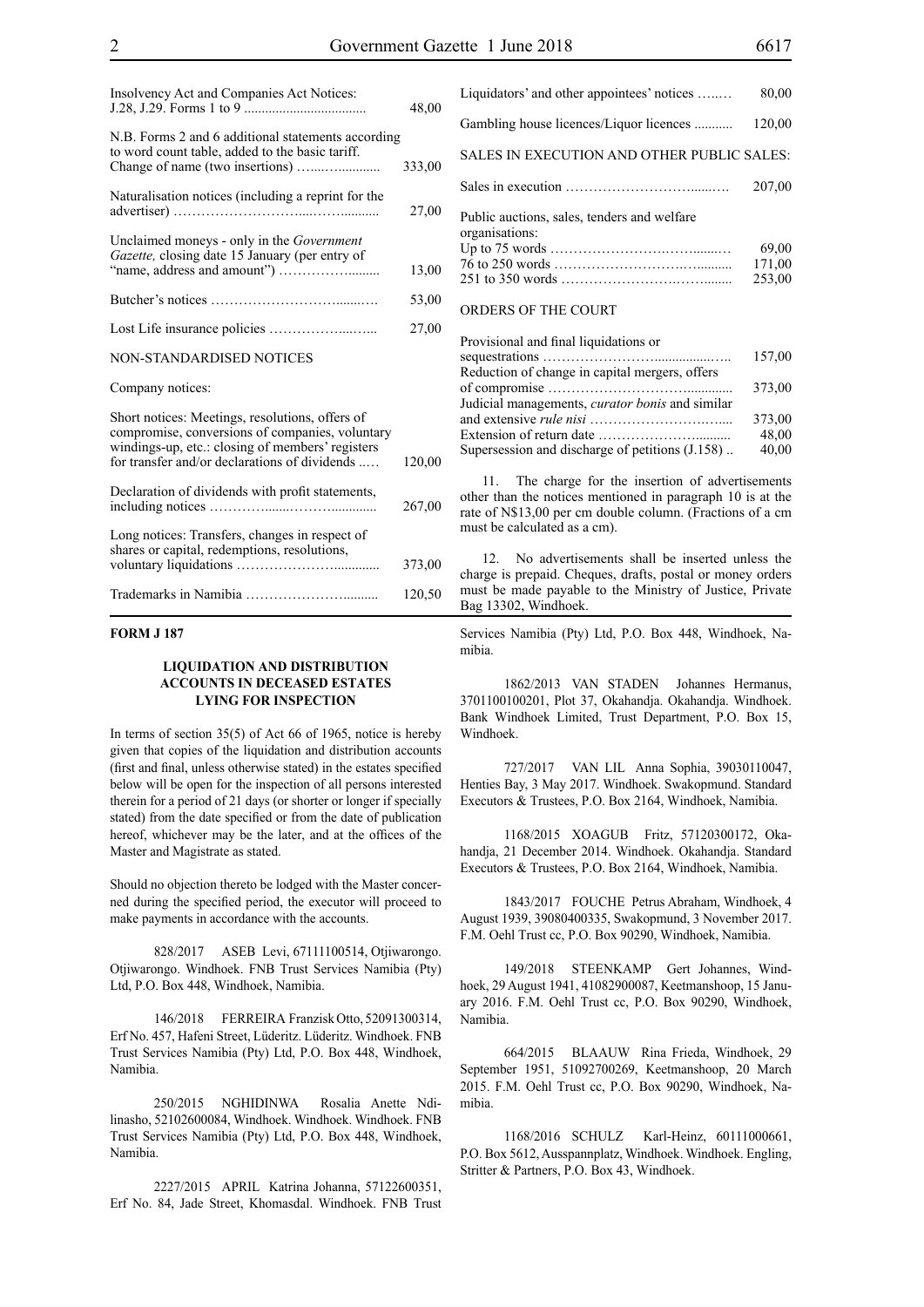1586/2014 HUNGI Rina, 50122300203, Farm Tsabis, No. 470, Outjo District. Windhoek. Windhoek. Dr. Weder, Kauta & Hoveka Inc., 3rd Floor, WKH House, Jan Jonker Road, Ausspannplatz, P.O. Box 864, Windhoek, Namibia.

1020/2017 PFEIFER Eckart Hermann Wilhelm, 3803020100088, 16 Chateau Street, Windhoek, Namibia. Windhoek. Etzold-Duvenhage, 33 Feld Street, P.O. Box 320, Windhoek.

1735/2017 HAMMAN Florence Catherine, 6910- 2310112, Huis Sonder Sorge, Huis 65, Okahandja. Okahandja. Windhoek. Van der Merwe-Greeff Andima Inc., 28 Church Street, Windhoek.

1082/2017 IIPUMBU Abraham Kamutsheeta, 3102- 160024, OThika. Outapi. Windhoek. Kazavanga Consultancy Services, P.O. Box 24034, Windhoek.

 $\frac{1}{2}$ 

#### **FORM J 193**

#### **NOTICE TO CREDITORS IN DECEASED ESTATES**

All persons having claims against the estates mentioned below are hereby called upon to lodge their claims with the executors concerned, within 30 days (or otherwise as indicated) calculated from the date of publication hereof. The information is given in the following order: Estate number, surname and Christian names, date of birth, identity number, last address, date of death; surviving spouse's names, surname, date of birth and identity number; name and address of executor or authorised agent, period allowed for lodgement of claims if other than 30 days.

1034/2017 KANANGOLO Festus Kaapanda, 6 June 1921, 21060600609, Oshuemba Village, Omusati, Region, 12 April 2017. Ueitele & Hans Legal Practitioners, No. 28 Beethoven & Wagner Street, Windhoek-West, Windhoek, Namibia.

630/2018 BRINKMANN Anna Hendrina, Windhoek, 2 May 1962, 62050200439, Khomas, 15 August 2017. Gregory Lovell Brinkmann, 3 August 1966, 66080300346. Bank Windhoek Ltd, P.O. Box 15, Windhoek.

676/2018 KABUKU Victor Mwinda, Windhoek, 14 July 1981, 81071410288, Windhoek, 4 April 2016. Bank Windhoek Ltd, P.O. Box 15, Windhoek.

446/2018 ENSLIN Gesina Adriaana Wilhelmina, Windhoek, 1 November 1951, 51110100191, Khomas, 9 February 2018. Gerhardus Enslin, 24 May 1956, 56052400099. Bank Windhoek Ltd, P.O. Box 15, Windhoek.

631/2018 GILDENHUYS Johanna Catharina, Windhoek, 20 February 1951, 51022000195, Erongo, 11 April 2018. Bank Windhoek Ltd, P.O. Box 15, Windhoek.

479/2018 WALTHER Joachim Ernst Johannes, Windhoek. 8 July 1936, 36070800257, Walvis Bay, 26 February 2018. Ingrid Hildegard Walther, 10 January 1934, 34011000477. Bank Windhoek Ltd, P.O. Box 15, Windhoek.

628/2018 ENGELBRECHT Dawid Niekerk Steenkamp, Windhoek, 29 May 1952, 52052900152, 42 Nissen-Lass Street, Windhoek, 7 March 2018. Bank Windhoek Ltd, P.O. Box 15, Windhoek.

636/2018 LOUW Johanna Petronella, Windhoek, 5 July 1925, 26070500075, Farm Kaukers, Mariental, 11 September 2017. Benjamin Thaddeus Louw, 30 October 1925, 25103000067. Bank Windhoek Ltd, P.O. Box 15, Windhoek.

653/2018 VAN WYK Riaan Alfons, Windhoek, 27 January 1966, 66012700229, Windhoek, 8 April 2018. Ilse Clarita van Wyk, 2 August 1969, 69080200638. Bank Windhoek Ltd, P.O. Box 15, Windhoek.

637/2018 LOUW Benjamin Thaddeus Louw, Windhoek, 30 October 1925, 25103000067, Farm Kaukers, Mariental, 15, December 2017. Bank Windhoek Ltd, P.O. Box 15, Windhoek.

591/2018 LAUBSCHER Johan Stephanus, Windhoek, 17 June 1961, 61061700968, Walvis Bay, 4 April 2018. Bank Windhoek Ltd, P.O. Box 15, Windhoek.

574/2018 MUDUMBI Veronica Nanzamba, Windhoek, 18 June 1972, 72061800327, Erf No. 39x, Tutungeni, Rundu, 20 November 2017. FNB Trust Services Namibia (Pty) Ltd, P.O. Box 448, Windhoek, Namibia.

695/2018 TJIJENDA Christina, Windhoek, 1 August 1955, 55080100915, Erf No. 1874, Clemence Kapuuo Street, Katutura, 25 January 2016. FNB Trust Services Namibia (Pty) Ltd, P.O. Box 448, Windhoek, Namibia.

732/2018 VAN DER BANK Andries Johannes, Windhoek, 24 March 1959, 59032400193, 7 May 2018. Emaline van der Bank, 16 September 1961, 61091600406. FNB Trust Services Namibia (Pty) Ltd, P.O. Box 448, Windhoek, Namibia.

669/2018 ROSENTHAL Sibylle Ute, Windhoek, 22 January 1961, 61012200582, Ongoanjomui Farm No. 143, Okahandja, 23 April 2018. FNB Trust Services Namibia (Pty) Ltd, P.O. Box 448, Windhoek, Namibia.

1929/2017 IVULA Selma, Windhoek, 4 November 1942, 42110400463, Oshana, 30 October 2017. FNB Trust Services Namibia (Pty) Ltd, P.O. Box 448, Windhoek, Namibia.

601/2018 BEUKES Rumo Ludrick, Windhoek, 24 September 1976, 76092400049, Windhoek, 8 March 2018. Rosaline Ingrid Beukes, 80121050017. Standard Executors & Trustees, P.O. Box 2164, Windhoek, Namibia.

640/2018 THIESSEN Reimer Carsten Gerhard, Windhoek, 12 February 1954, 54021200398, Farm Otjimbuku No. 136, Okahandja District, 9 April 2018. Pointbreak Trust and Estates (Pty) Ltd, P.O. Box 156, Windhoek.

638/2018 DE SILVA Stella, Windhoek, 6 October 1946, 66040601337, Erf 3356, Palms Home, Walvis Bay, 26 March 2018. Pointbreak Trust and Estates (Pty) Ltd, P.O. Box 156, Windhoek.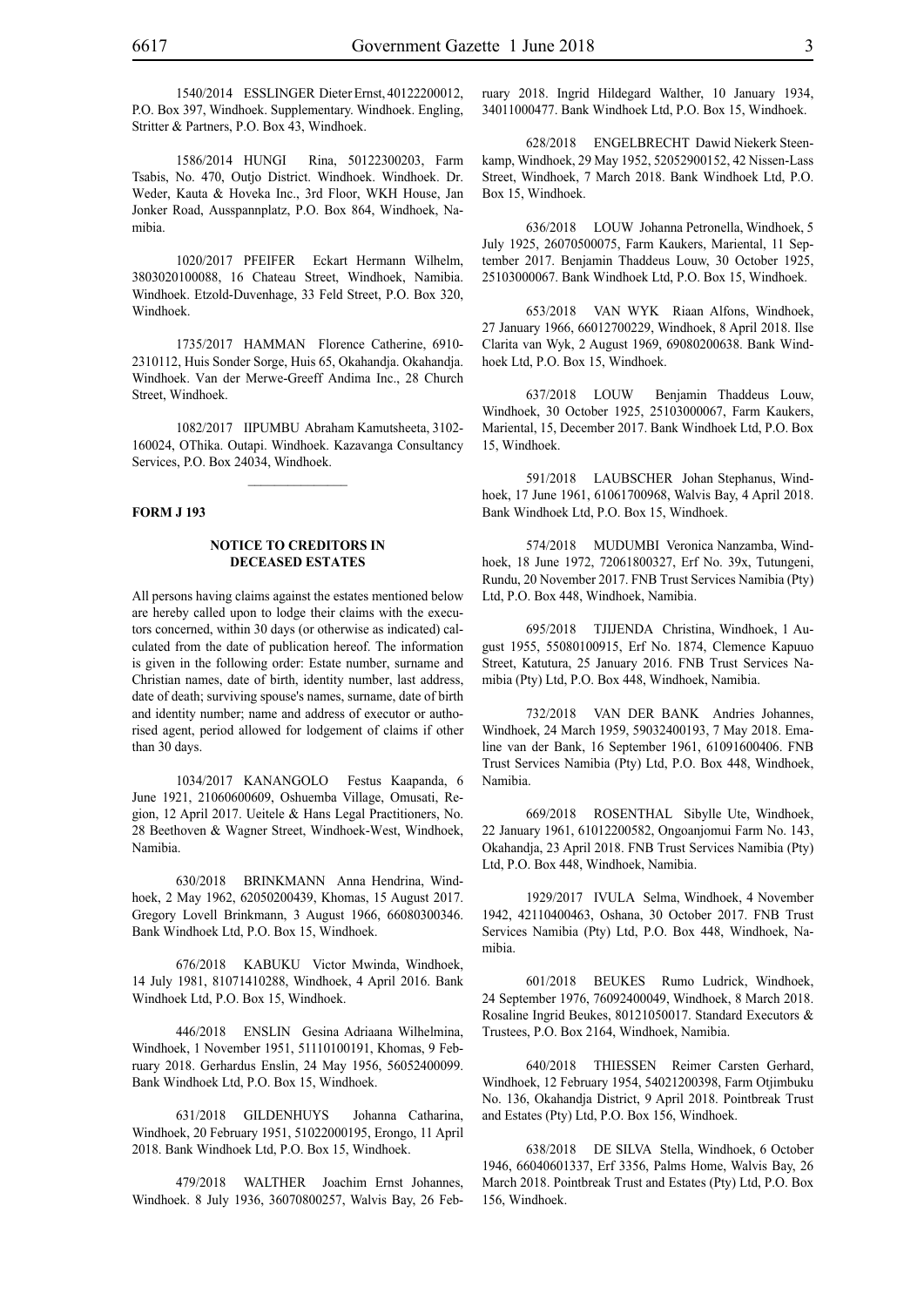639/2018 JANUARIE Calwin Cavin, Windhoek, 7 November 1967, 67110700275, Erf 3491, Begonia Street, Khomasdal, Windhoek, 7 January 2018. Johanna Maria Louisa Januarie, 69042700343. Pointbreak Trust and Estates (Pty) Ltd, P.O. Box 156, Windhoek.

615/2018 DÖRGELOH Helene Friederike, Windhoek, 5 November 1928, 28110500048, No. 53 Fischreiher Street, Swakopmund, 2 April 2018. Pointbreak Trust and Estates (Pty) Ltd, P.O. Box 156, Windhoek.

525/2018 BIDOLI Iole Lina, Windhoek, 4 April 1937, Windhoek, 14 March 2018. F.M. Oehl Trust cc, P.O. Box 90290, Windhoek, Namibia.

711/2018 KRUGER Anna Catharina, Windhoek, 26 May 1940, 40052500173, Windhoek, 11 April 2016. F.M. Oehl Trust cc, P.O. Box 90290, Windhoek, Namibia.

524/2018 SCHNAITMANN Otto Karl, Windhoek, 8 April 1947, 47040800349, Erf 686, Lane 1 East, Mariental, Namibia, 9 March 2018. Old Mutual Trust, P.O. Box 165, Windhoek.

269/2018 KATZUR Margarethe Anna, Windhoek, 9 January 1925, 25010900319, Old Age Home - Huis Sonder Sorge, Okahandja, Namibia, 6 January 2018. Old Mutual Trust, P.O. Box 165, Windhoek.

1740/2012 FREISE Herman, 16 April 1933, 3304- 160800234, Erf, Rand Street, Khomasdal, Windhoek, Khomas Region, Namibia, 9 June 1999. Ueitele & Hans Inc., No. 28 Beethoven & Wagner Street, Windhoek-West, Windhoek, Namibia.

568/2018 HECKMAIR Friedrich, Windhoek, 21 October 1927, 271021000094, P.O. Box 11328, Windhoek, 26 March 2018. Engling, Stritter & Partners, P.O. Box 43, Windhoek.

1688/2017 PRINS Gert Jacobus, Windhoek, 24 May 1949, 49052410083, Windhoek, 10 October 2017. Suzanne P. Prins, P.O. Box 90517, Klein Windhoek, Namibia.

874/2015 HUARAKA Tunguru, Windhoek, 4 November 1935, 35110400318, No. 6 Smit Street, Pionierspark, Windhoek, 13 May 2015. Dr. Weder, Kauta & Hoveka Inc., 3rd Floor, WKH House, Jan Jonker Road, Ausspannplatz, P.O. Box 864, Windhoek, Namibia.

599/2018 GEIER Elisabeth Maria, Windhoek, 16 May 1933, 33051600288, 8 Rossini Street, Windhoek, 27 March 2018. H. & L. Geier, Joint Executors, P.O. Box 1178, Windhoek.

1967/2017 GAOSES Applonia, Windhoek, 30 May 1965, 65053000476, Groot Aub, 31 October 2017. P.D. Theron & Associates, P.O. Box 25077, Windhoek, Namibia.

374/2018 HENDRICH Gisela Walfriede, Windhoek, 1 January 1944, 44010103167, Flat No. 1 Lorelei, 15 Südstrand Street, Swakopmund, 20 February 2018. Kinghorn Associates, P.O. Box 1455, Swakopmund.

1231/2018 DE KOE Alie Albertus Thomas, Windhoek, 27 September 1949, 49092700169, 4 Raja Street, Narraville, Walvis Bay, 29 July 2017. Emma Louisa de Koe, 17 June 1953, 53061700242. Kinghorn Associates, P.O. Box 1455, Swakopmund.  $\frac{1}{2}$ 

#### **FORM 2**

#### **MEETING OF CREDITORS IN SEQUESTRATED ESTATES OR COMPANIES BEING WOUND UP**

Pursuant to sections *forty-one* and *forty-two* of the Insolvency Act, 1936, notice is hereby given that a meeting of creditors will be held in the sequestrated estates or companies being wound up mentioned below, on the dates, at the times and places and for the purpose thereof.

Meetings in a town in which there is a Magistrate's office, will be held before the Master, elsewhere they will be held before the Magistrate.

The particulars given in the following order: The number of estate/company; the name and description of the estate/company; the date, hour and place of meeting and the purpose of the meeting.

W04/17 **Africa Traffic (Pty) Ltd** (In Liquidation). 6 June 2018, at 10h00 at the Office of the Master of the High Court, Windhoek. Special meeting, proof of further claims. I.R. McLaren, Liquidator, Bruni & McLaren, P.O. Box 11267, Klein Windhoek.

W02/17 **A.J.P. Stauss Renovations cc** (In Liquidation). 6 June 2018, at 10h00 at the Office of the Master of the High Court, Windhoek. Special meeting, proof of further claims. I.R. McLaren, Liquidator, Bruni & McLaren, P.O. Box 11267, Klein Windhoek.

 $\frac{1}{2}$ 

#### **FORM 5**

#### **PAYMENT OF DIVIDENDS AND COLLECTION OF CONTRIBUTIONS IN SEQUESTRATED ESTATES OR COMPANIES BEING WOUND UP**

The liquidation accounts and plans of distribution or contribution in the sequestrated estates or companies being wound up mentioned below having been confirmed on dates mentioned therein, notice is hereby given, pursuant to sub-section (1) of section one hundred and thirteen of the Insolvency Act, 1936, and section 409(2) of the Companies Act, 1973, that dividends are in the course of payment or contributions are in the course of collection in the said estates or companies as set forth below, and that every creditor liable to contribution is required to pay the trustee the amount for which he/she is liable at the address mentioned below.

The particulars are given in the following order: Number of estate or company; name and description of estate or company; date when account confirmed; whether a dividend is being paid or contribution collected or both; name and address of Trustee or Liquidator.

W33/16 **Voorentoe Meat Enterprises cc** (In Liquidation). 18 May 2018. No Dividends paid to Concurrent Creditors. First and Final Liquidation and Distribution Account. I.R. McLaren, Liquidator, Bruni & McLaren, P.O. Box 11267, Klein Windhoek.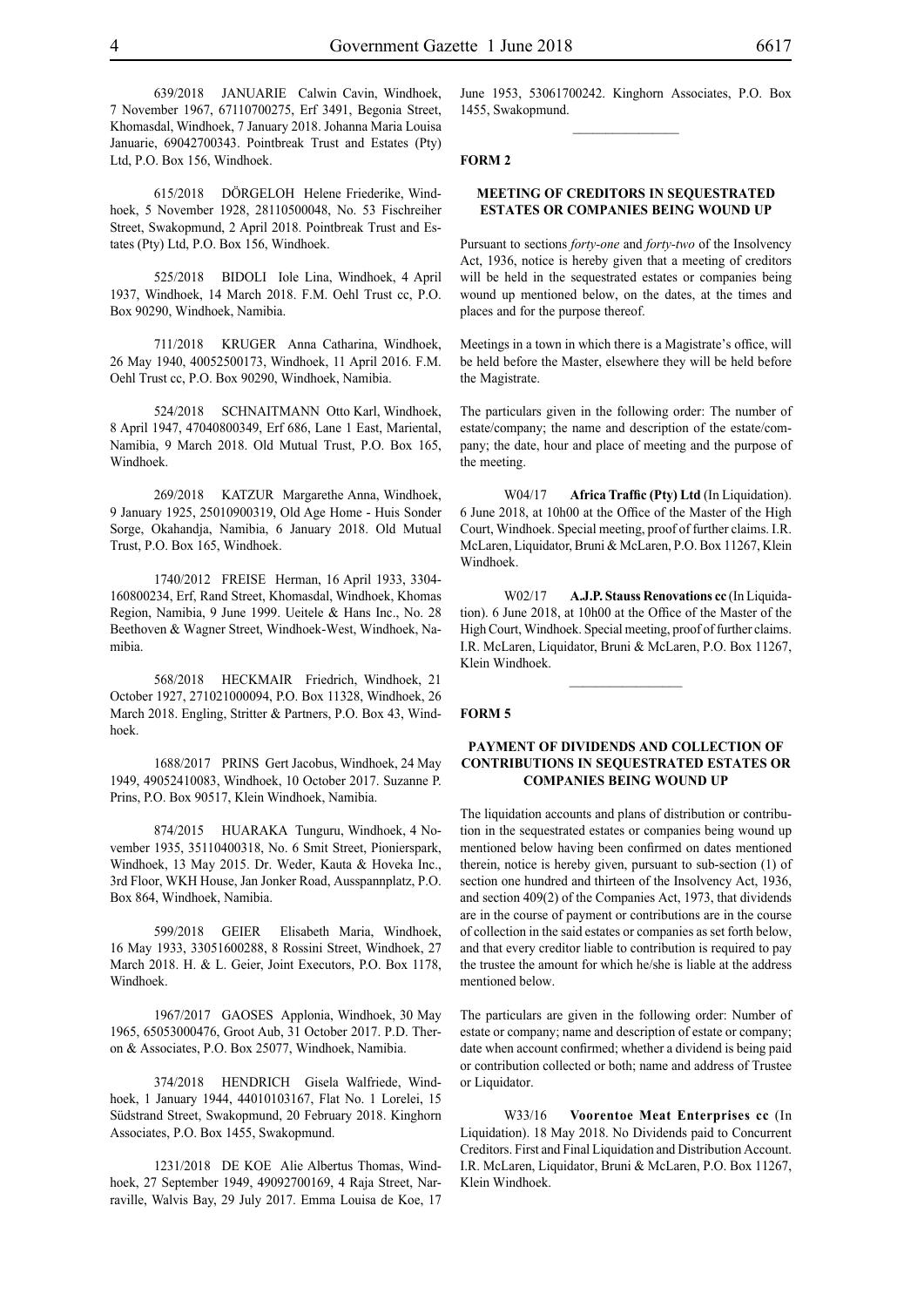W28/17 **Jesaya Merchandising Services cc** (In Liquidation). 18 May 2018. No Dividends paid to Concurrent Creditors. First and Final Liquidation and Distribution Account. I.R. McLaren, Liquidator, Bruni & McLaren, P.O. Box 11267, Klein Windhoek.

W24/16 **Namibia Canopies and Coatings cc** (In Liquidation). 18 May 2018. No Dividends paid to Concurrent Creditors. First and Final Liquidation and Distribution Account. I.R. McLaren, Liquidator, Bruni & McLaren, P.O. Box 11267, Klein Windhoek.

W20/16 **Absolute Cooling and Accessories cc** (In Liquidation). 18 May 2018. No Dividends paid to Concurrent Creditors. First and Final Liquidation and Distribution Account. I.R. McLaren, Liquidator, Bruni & McLaren, P.O. Box 11267, Klein Windhoek.

#### **IN THE HIGH COURT OF NAMIBIA CASE NO: HC-MD-CIV-ACT-CON-2016/03162**

 $\frac{1}{2}$ 

In the matter between:

**BANK WINDHOEK LIMITED** Plaintiff

and

#### **JOSEPH NICOLAAS MELVIN VAN WYK** First Defendant **MORETHA JOHANNA VAN WYK** Second Defendant

#### **NOTICE OF SALE IN EXECUTION**

In execution of a Judgement of the above Honourable Court in the above action, a sale without reserve will be held by the Deputy Sheriff, **Rehoboth,** at Farm Nakais No. 673, Rehoboth, on **6 June 2018**, at **12h00**, of the undermentioned property:

- SITUATE: (Registration Division "M") Hardap Region
- MEASURING: 100,6769 (one nil nil seven comma six seven six nine metres
- IMPROVEMENTS: Farm with: Three bedroom dwelling with kitchen, lounge, dining area, bath/ basin/wc and full bathroom, Open Storage, Workers accommodation, Borehole, 2 reservoirs Kraals, Three lapas

TERMS 10% of the purchase price and the auctioneers' commission must be paid on the date of the sale. The further terms and conditions of the sale will be read prior to the auction and lie for inspection at the office of the Deputy Sheriff, Rehoboth and at the offices of the execution creditor's attorneys.

DATED at WINDHOEK this 24th day of APRIL 2018.

DR WEDER KAUTA & HOVEKA INC Legal Practitioner for Plaintiff WKH HOUSE Jan Jonker Road **WINDHOFK** 

#### **IN THE HIGH COURT OF NAMIBIA, MAIN DIVISION - WINDHOEK**

**CASE NO: I 1356/2016**

In the matter between:

#### **BANK WINDHOEK LIMITED** Plaintiff

and

| <b>GUERRAS INVESTMENTS CC</b> | <b>First Defendant</b> |
|-------------------------------|------------------------|
| <b>GUERRAS NGANGA</b>         | Second Defendant       |
| EILEEN TEVE JACKY TJIRIMUJE   | Third Defendant        |

#### **NOTICE OF SALE IN EXECUTION**

In execution of a Judgement of the above Honourable Court in the above action, a sale without reserve will be held by the Deputy Sheriff, **Windhoek**, at Erf No. 1339, Falkland Street, Rocky Crest (Extension No. 2), Windhoek, on **12 June 2018**, at **12h00**, of the undermentioned property:

| <b>CERTAIN:</b>      | Erf 1339, Rocky Crest (Extension<br>No. 2)                                              |
|----------------------|-----------------------------------------------------------------------------------------|
| SITUATE:             | In the Municipality of Windhoek<br>(Registration division "K")                          |
| <b>MEASURING:</b>    | 300 square metres                                                                       |
| <b>IMPROVEMENTS:</b> | Three bedroom dwelling with lounge,<br>kitchen, pantry, en-suite bathroom and<br>garage |

TERMS 10% of the purchase price and the auctioneers' commission must be paid on the date of the sale. The further terms and conditions of the sale will be read prior to the auction and lie for inspection at the office of the Deputy Sheriff, Windhoek and at the offices of the execution creditor's attorneys.

DATED at WINDHOEK this 22nd day of MARCH 2018.

DR WEDER KAUTA & HOVEKA INC Legal Practitioner for Plaintiff WHK House Jan Jonker Road **WINDHOEK** 

#### **IN THE HIGH COURT OF NAMIBIA CASE NO: HC-MD-CIV-ACT-CON-2017/02073**

 $\frac{1}{2}$ 

In the matter between:

**FIRST NATIONAL BANK OF NAMIBIA LTD** Plaintiff

and

**AQUARIUS INVESTMENTS ONE HUNDRED AND SEVENTY NINE CC** First Defendant **JESSE MAHOLA** Second Defendant

#### **NOTICE OF SALE IN EXECUTION OF**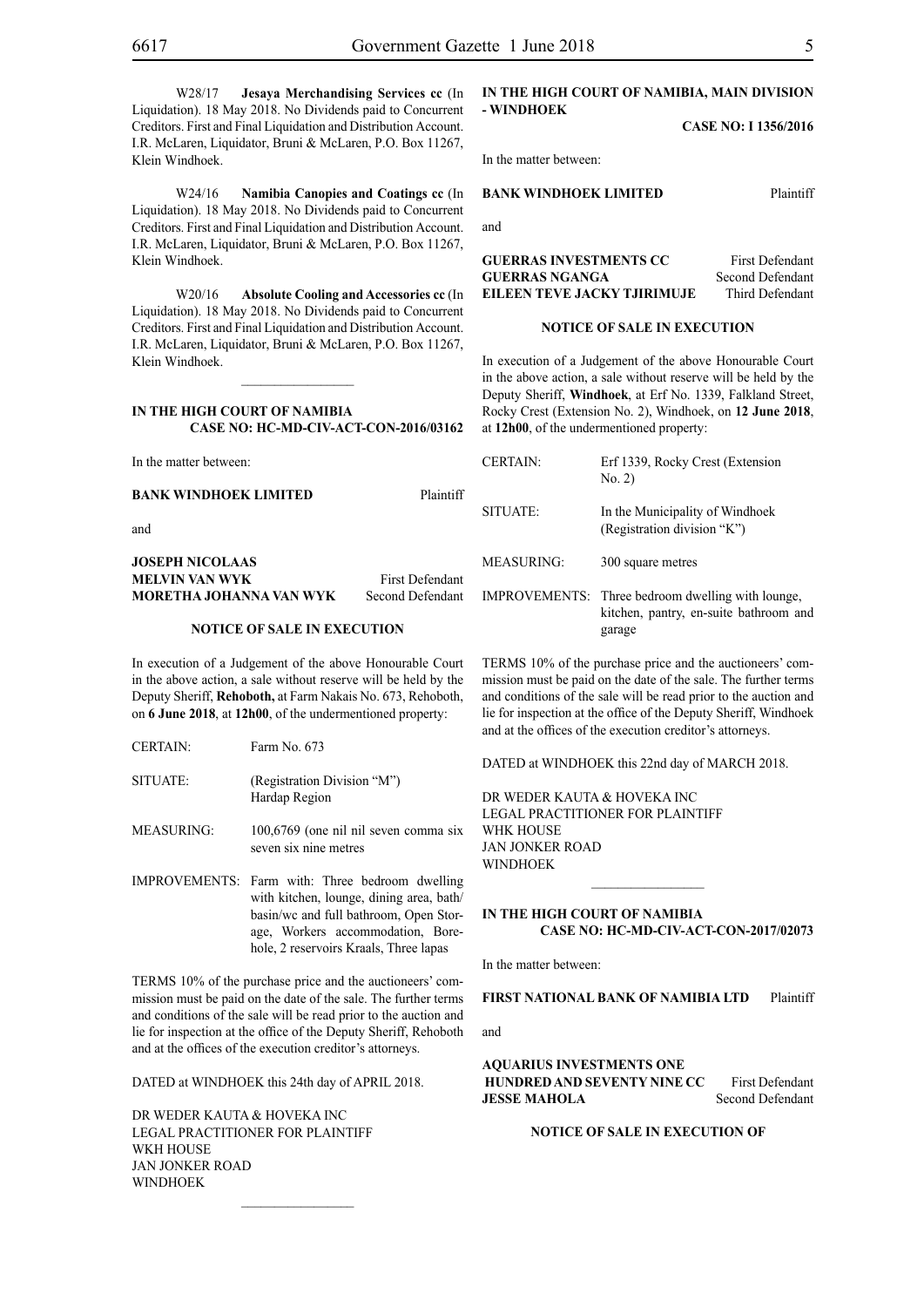#### **IMMOVABLE PROPERTY**

Pursuant to a Judgment of the above Honourable Court granted on **28 JULY 2017**, the following immovable property will be sold without reserve and voetstoots by the Deputy Sheriff of the District of **WINDHOEK** on **14 JUNE 2018** at **12h00** at SECTION NO. 12 PELICAN PARK HOCHLAND PARK WINDHOEK.

- CERTAIN: Section No. 12 as shown and more fully described on Sectional Plan No. SS8/2011 in the development scheme known as PELICAN PARK, situate at REMAINING EXTENT OF ERF NO. 1978 HOCHLAND PARK
- SITUATE: In the Municipality of Windhoek (Registration Division "K")
- MEASURING: 118 (one hundred and eighteen) square metres
- CONSISTING OF 2x Bedrooms, 2x Bathrooms, l x Kitchen, l x Lounge, 1 x Garage

The "Conditions of Sale-in-Execution" will lie for inspection at the office of the Deputy Sheriff at WINDHOEK and at the Head Office of Plaintiff at WINDHOEK and Plaintiffs Attorneys, Fisher, Quarmby & Pfeifer, at the undermentioned address.

Dated at WINDHOEK this 26th day of MARCH 2018.

FISHER, QUARMBY & PFEIFER LEGAL PRACTITIONER FOR Plaintiff c/o Robert Mugabe & Thorer Streets entrance on Burg Street PO BOX 37 **WINDHOEK** 

#### **IN THE MAGISTRATE'S COURT FOR THE DISTRICT OF WINDHOEK**

| <b>HELD AT WINDHOEK</b> | <b>CASE NO: 5393 OF 2017</b> |
|-------------------------|------------------------------|
|                         |                              |

In the matter between:

**BODY CORPORATE OF CITY HEIGHTS** Execution Creditor

and

## **DONALD RATUARUA TJERIKO** Execution Debtor

### **NOTICE OF SALE IN EXECUTION**

IN EXECUTION of a Judgment granted by the above Honourable Court against the Execution Debtor on **27 October 2017**, the following property will be sold by public auction on **19 June 2018**, at **10H00** by the Messenger of the Court for the district of Windhoek in front of the Magistrate's Court, Mungunda Street, Katutura, Windhoek:

(a) Section No. 43 as shown and more fully described on Section Plan No. 28/1999 in the development scheme known as City Heights, in respect of the land and building or buildings, situate at Windhoek, in the Municipality of Windhoek, Registration Division "K", Khomas Region, of which the floor area, according to the said Sectional Plan, is 71 (Seventy One) square metres in extent; and

(b) An undivided share in the common property in the development scheme, apportioned to that Section in accordance with the participation quota as endorsed on that Sectional Plan.

HELD under Certificate of Registered Sectional Title No. 28/1999(43)(UNIT), dated 1 June 1999, with all fixed improvements thereon.

Alleged improvements: 1 x Kitchen (with build-in cupboards), 1 x Lounge, 1 x Bedroom (with build-in cupboards), 1 x Bath / Toilet Combination, Balcony.

#### **MAIN CONDITIONS OF SALE:**

- 1. The Sale is subject to the provisions of the Magistrate's Court Act 32 of 1944, as amended.
- 2. The property will be sold "voetstoots" according to the existing title deed.
- 3. One tenth of the purchase price will be payable immediately after the Sale in cash, the balance against transfer to be secured by a bank or building society guarantee.
- The complete conditions of Sale may be inspected at the office of the Messenger of the Court, Windhoek (Tel no: 248568) and at the Plaintiff's Attorneys' offices at the undermentioned address.
- 5. The sale will be in Namibian Dollars and no bid less than N\$1,00 (ONE NAMIBIAN DOLLAR) will be accepted.

DATED AT WINDHOEK on 23 MARCH 2018.

VAN DER MERWE-GREEFF ANDIMA INC ATTORNEYS FOR Plaintiff / EXECUTION CREDITOR 28 CHURCH STREET WINDHOEK

### **IN THE HIGH COURT OF NAMIBIA CASE NO: HD-CIV-ACT-CON-2017/02477**

In the matter between:

**M PUPKEWITZ & SONS (PTY) LTD** Plaintiff

and

**GF PROPERTIES CC** First Defendant **GERHARDUS HERMANUS COMPION BOTHMA** Second Defendant

#### **NOTICE OF SALE IN EXECUTION OF IMMOVABLE PROPERTY**

Pursuant to a Judgment of the above Honourable Court granted on **13 October 2017**, the following immovable property will be sold without reserve and voetstoots by the Deputy Sheriff of the District of **BETHANIE** on **18 JUNE 2018** at **10H00** in the morning at ERF NO. 270 CHIEF C FREDERICK AVENUE, BETHANIE.

CERTAIN: Erf No. 270 Chief C Frederick Avenue,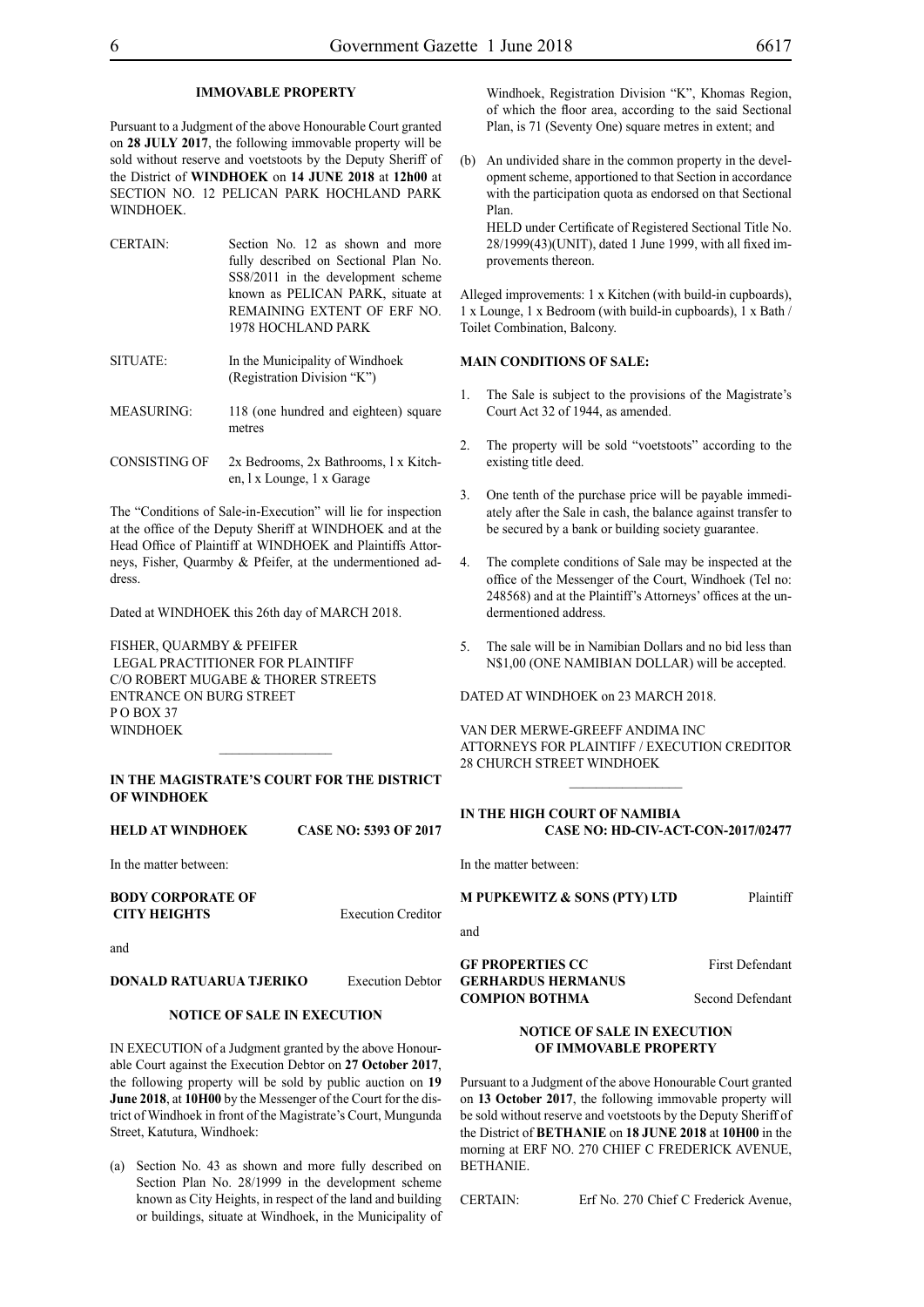Bethanie

- SITUATE: In the Municipality of Bethanie (Registration Division "S") Karas
- MEASURING: 5506 (five five zero six) square metres
- CONSISTING: 4x Bedrooms, 1 x complete bathroom (shower, bath, washing bin & toilet) , 1 x lounge, 1 x veranda room, 1 x kitchen with two build cupboards and basin, 2 x verandas (one on the southern side of the house with build in barbeque and one on the eastern side) 1 x long storage room, x pent roof with three car parking Outside building: 2x outside storage rooms, 1 x cement dam with bore hole, 1 x rondavel (garden room), 1 x garage single with roof on southern side, lx domestic room with toilet next to garage, x 4 room workers complex, 2x big corrals, lx small cattle corral with loading platform, 3x big fixed bird and chicken cages, 6x small fixed bird cages with buildup walls around
- HELD BY: Deed of Transfer No. T244/1958 with Diagram relating thereto and held by Deed of Transfer No. T5691/2009

The "Conditions of Sale-in-Execution" will lie for inspection at the office of the Deputy Sheriff at BETHANIE and at the Head Office of Plaintiff at WINDHOEK and Plaintiff's Attorneys, Fisher, Quarmby & Pfeifer, at the undermentioned address.

Dated at WINDHOEK this 16th day of MAY 2018

FISHER, QUARMBY & PFEIFER Legal Practitioners for Plaintiff C/O Robert Mugabe Ave, & Thorer Street (Entrance 43 Burg Street) PO Box 37, WINDHOEK

#### **IN THE MAGISTRATE'S COURT FOR THE DISTRICT OF WINDHOEK**

 $\frac{1}{2}$ 

#### **HELD AT WINDHOEK CASE NO: 6519/2016**

In the matter between:

**GUNNAR MAX JENSEN ACTING IN HIS CAPACITY AS A TRUSTEE OF THE GUNNAR JENSEN BUILDING MATERIALS TRUST T/A PENNYPINCHERS TIMBERCITY WINDHOEK** Plaintiff

#### and

**KOZONGUIZI AND ASSOCIATES CC** First Defendant **MERVIN GAY VEUANISA KOZONGUIZI** Second Defendant **NOTICE OF SALE IN EXECUTION**

IN EXECUTION of a judgment granted by the above Honourable Court on **13 December 2016**, the following immovable property will be sold with a reserve and "voetstoots" by the Messenger of the Court for the district of **Okahandja** on **Friday, 22 June 2018** at **10h00** in front of the under-mentioned dwelling:

| <b>CERTAIN:</b>      | Erf No. 2673, Okahandja, Republic of<br>Namibia                                                                                                                     |
|----------------------|---------------------------------------------------------------------------------------------------------------------------------------------------------------------|
| SITUATE:             | In the Municipality of Okahandia<br>(Registration Division "J")<br>Otjozondjupa Region                                                                              |
| <b>MEASURING:</b>    | 1 635 (one six three five) square metres                                                                                                                            |
| <b>HELD BY:</b>      | Title<br>Certificate of<br>Consolidated<br>T5380/2015                                                                                                               |
| <b>IMPROVEMENTS:</b> | 16 x Duplex units consisting out of the<br>following: 2 x Bebrooms, 1 x Toilet, 2 x<br>Bathrooms, Open Plan Kitchen/Lounge,<br>1 x Pantry, 1 x Small Courtyard with |

The "Conditions of Sale in Execution" will lie for inspection at the office of the Messenger of the Court, Okahandja and the Plaintiff's Legal Practitioners, Behrens & Pfeiffer, at the under-mentioned address.

"Braai"

DATED at WINDHOEK on this 27th day of APRIL 2018.

BEHRENS & PFEIFFER LEGAL PRACTITIONER FOR Plaintiff SUITE 141, MAERUA MALL CENTAURUS ROAD **WINDHOEK** 

#### **NOTICE OF CONVERSION OF COMPANY**

Notice is hereby given under section 28 of the Companies Act, Act No. 28 of 2004, that ONGAVA RESEARCH CENTRE (PROPRIETARY) LIMITED, reg. no. CY/2004/0233 ("Company"), intends to convert itself from a private company, having a share capital, into a Non-Profit Association Incorporated Under Section 21.

A meeting of the Company has been convened to pass the required special resolution, and will be held at Greyton, Western Cape, South Africa, on Friday, 29 June 2018.

KOEP & PARTNERS 33 Schanzen Road P.O. Box 3516 **WINDHOEK** 

# **NOTICE OF LOST LAND TITLE NO. 427**

 $\frac{1}{2}$ 

Notice is hereby given that I, **Elma Elizabeth Taylor** intend to apply for a certified copy of:

CERTAIN: Farm Portion Ella-Wes 427